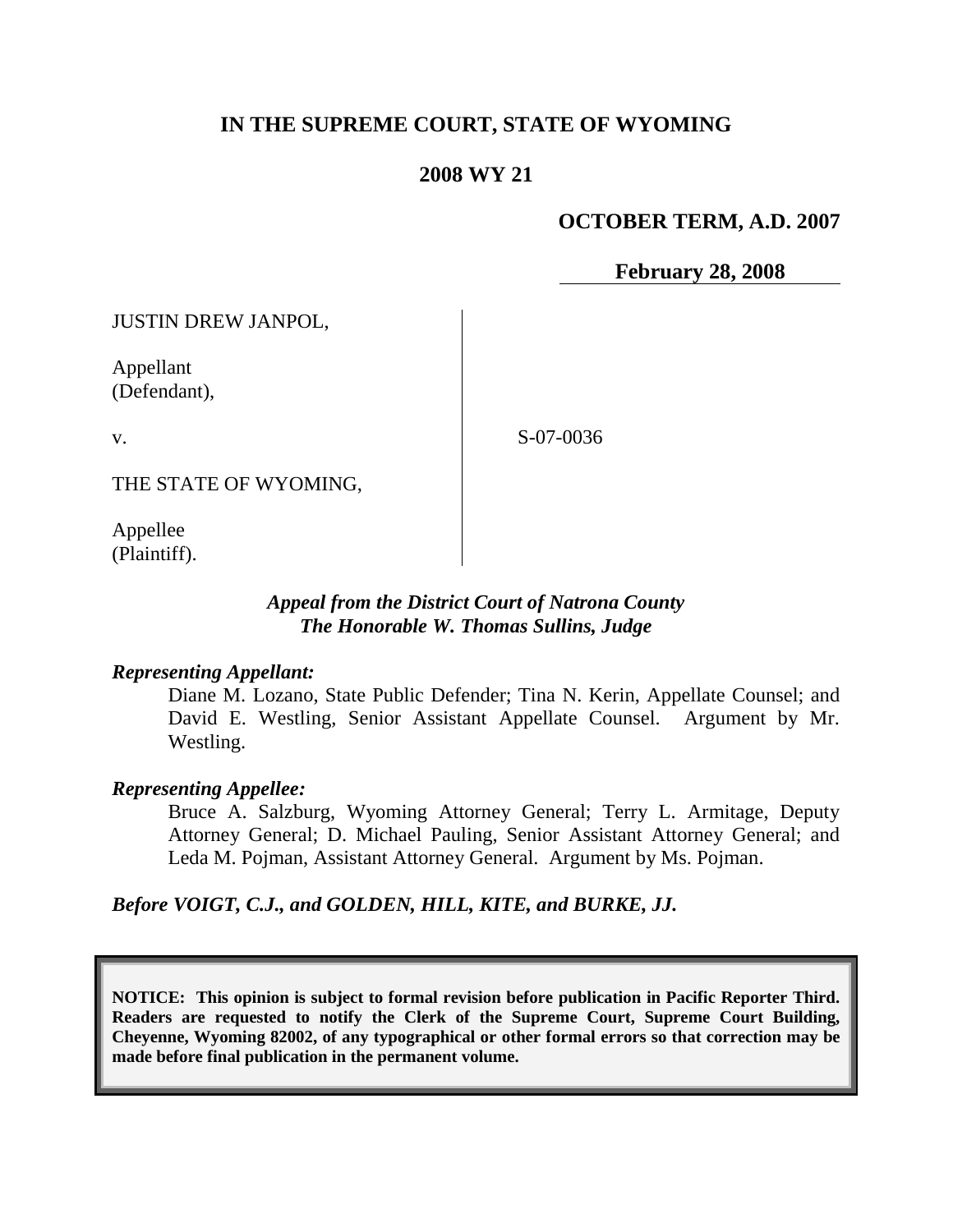#### **VOIGT, Chief Justice.**

[¶1] The appellant was convicted of first-degree murder, in violation of Wyo. Stat. Ann. § 6-2-101(a) (LexisNexis 2007), and was sentenced to a term of life imprisonment without the possibility of parole. His appeal raises issues about the jury instructions, about the presentence investigation report, and about the district court's denial of a motion for mistrial. We affirm.

#### **ISSUES**

[¶2] 1. Whether the jury was properly instructed as to the procedure for considering the charged offense and lesser-included offenses?

2. Whether the presentence investigation report improperly contained confidential information?

3. Whether the district court abused its discretion in denying the appellant's motion for a mistrial?

#### **FACTS**

[¶3] Most of the underlying events of this case are not relevant to the issues presented. Suffice it to say that late in the evening on November 2, 2005, in Casper, Wyoming, the appellant stabbed to death one David Maggiacomo. The homicide occurred after a long day of drinking and arguing amongst the appellant, the victim, and several other sometime residents of the Central Wyoming Rescue Mission. The appellant was charged with and convicted of first-degree murder, with the State seeking a maximum penalty of incarceration for life without the possibility of parole, rather than the death penalty. The district court imposed the requested sentence.

## **DISCUSSION**

# *Whether the jury was properly instructed as to the procedure for considering the charged offense and lesser-included offenses?*

[¶4] The jury was instructed as follows in regard to lesser-included offenses:

#### INSTRUCTION NO. 12

YOU ARE INSTRUCTED that if you are not satisfied beyond a reasonable doubt that the defendant is guilty of the offense charged, he may, however, be found guilty of any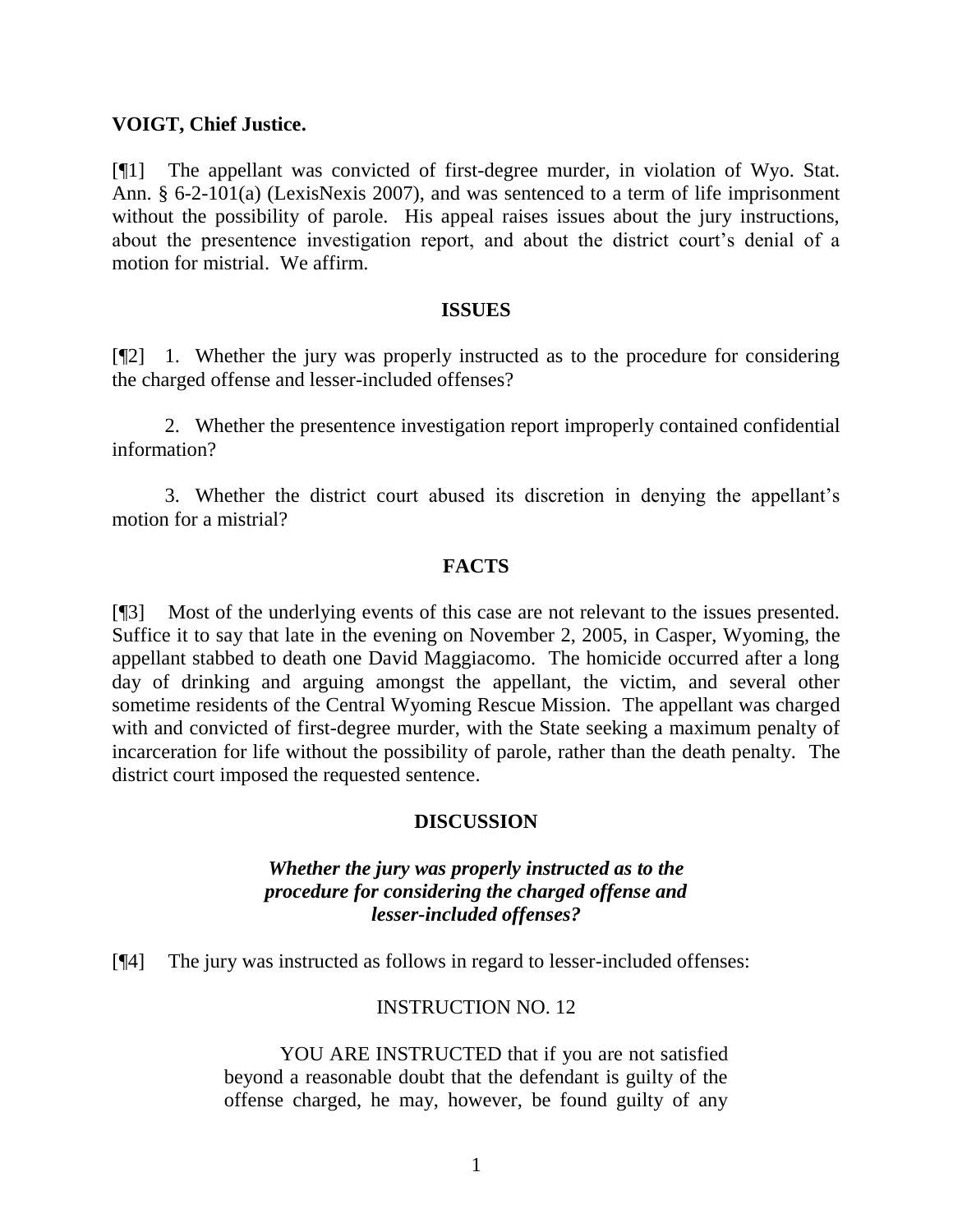lesser offense, the commission of which is necessarily included in the offense charged, if the evidence is sufficient to establish his guilt of such lesser offense beyond a reasonable doubt.

The offense of Murder in the First Degree, with which the defendant is charged, also includes the lesser offenses of Murder in the Second Degree, Voluntary Manslaughter, Involuntary Manslaughter, and Criminally Negligent Homicide.

[¶5] That instruction, which is found in Wyoming's Pattern Criminal Jury Instructions, was offered both by the appellant and by the State, although the State listed only seconddegree murder as a lesser-included offense. The district court gave the appellant's proposed version. Likewise, because it listed all of the potential lesser-included offenses, the district court also gave to the jury the verdict form proposed by the appellant, with some minor changes, which verdict form read as follows:

## **VERDICT**

We the jury, duly empaneled and sworn to try the above-entitled cause, do find as follows:

1. As to the charge of Murder in the First Degree, as charged in the Information in this case, we find the Defendant, Justin Drew Janpol:

\_\_\_\_ Not Guilty

\_\_\_\_ Not Guilty by Reason of Mental Illness or Deficiency

\_\_\_\_ Guilty

If you find the Defendant Not Guilty in #1, then proceed to #2. If you find the Defendant Not Guilty by Reason of Mental Illness or Deficiency or Guilty in #1, do not answer #2, #3, #4, or #5.

2. As to the lesser included charge of Murder in the Second Degree, we find the Defendant, Justin Drew Janpol: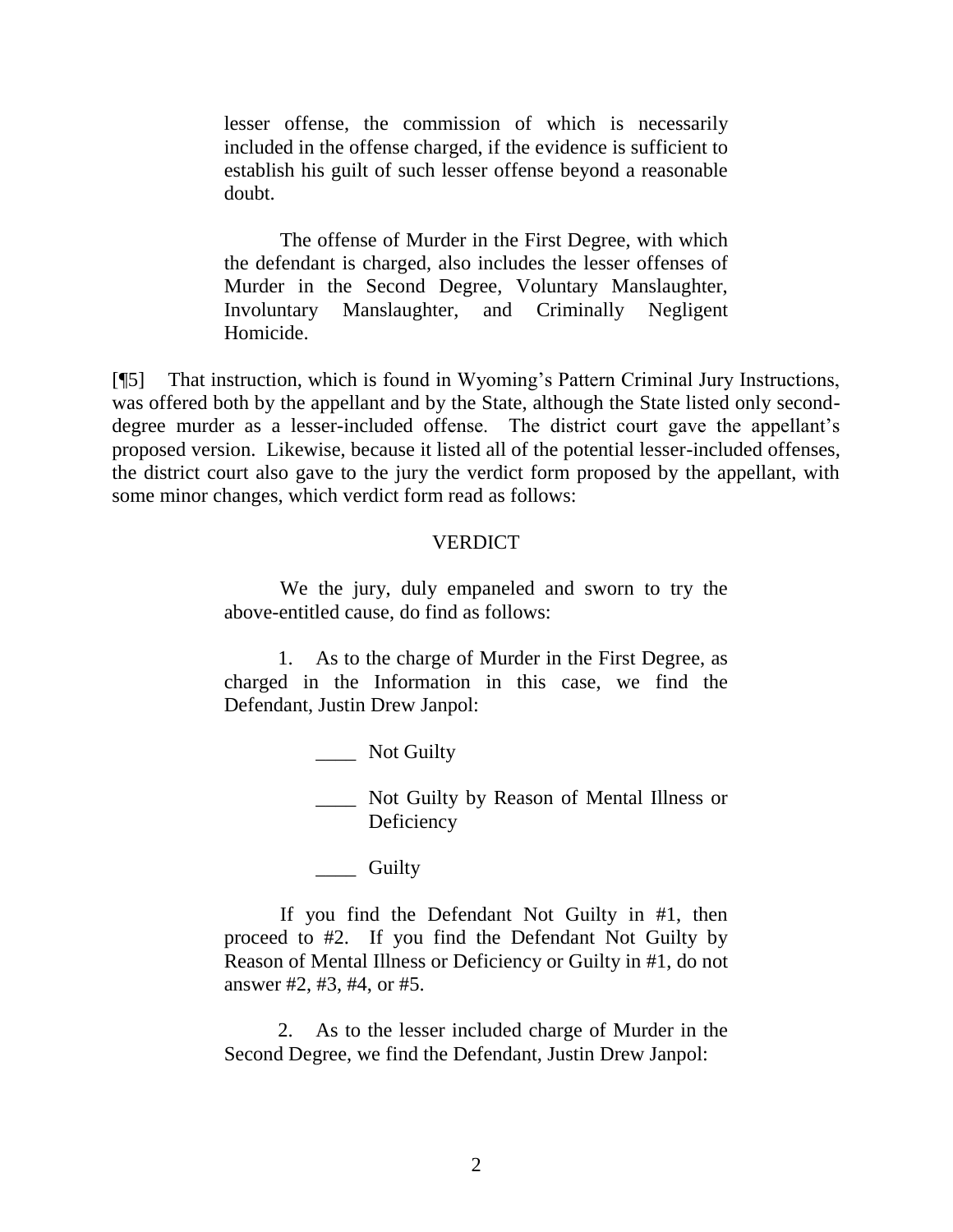\_\_\_\_ Not Guilty by Reason of Mental Illness or Deficiency

\_\_\_\_ Guilty

\_\_\_\_ Not Guilty

If you find the Defendant Not Guilty in #2, then proceed to #3. If you find the Defendant Not Guilty by Reason of Mental Illness or Deficiency or Guilty in #2, do not answer #3, #4, or #5.

3. As to the lesser included charge of Voluntary Manslaughter, we find the Defendant, Justin Drew Janpol:

\_\_\_\_ Not Guilty

Not Guilty by Reason of Mental Illness or Deficiency

\_\_\_\_ Guilty

If you find the Defendant Not Guilty in #3, then proceed to #4. If you find the Defendant Not Guilty by Reason of Mental Illness or Deficiency or Guilty in #3, do not answer #4, or #5.

4. As to the lesser included charge of Involuntary Manslaughter, we find the Defendant, Justin Drew Janpol:

\_\_\_\_ Not Guilty

\_\_\_\_ Not Guilty by Reason of Mental Illness or Deficiency

\_\_\_\_ Guilty

If you find the Defendant Not Guilty in #4, then proceed to #5. If you find the Defendant Not Guilty by Reason of Mental Illness or Deficiency or Guilty in #4, do not answer #5.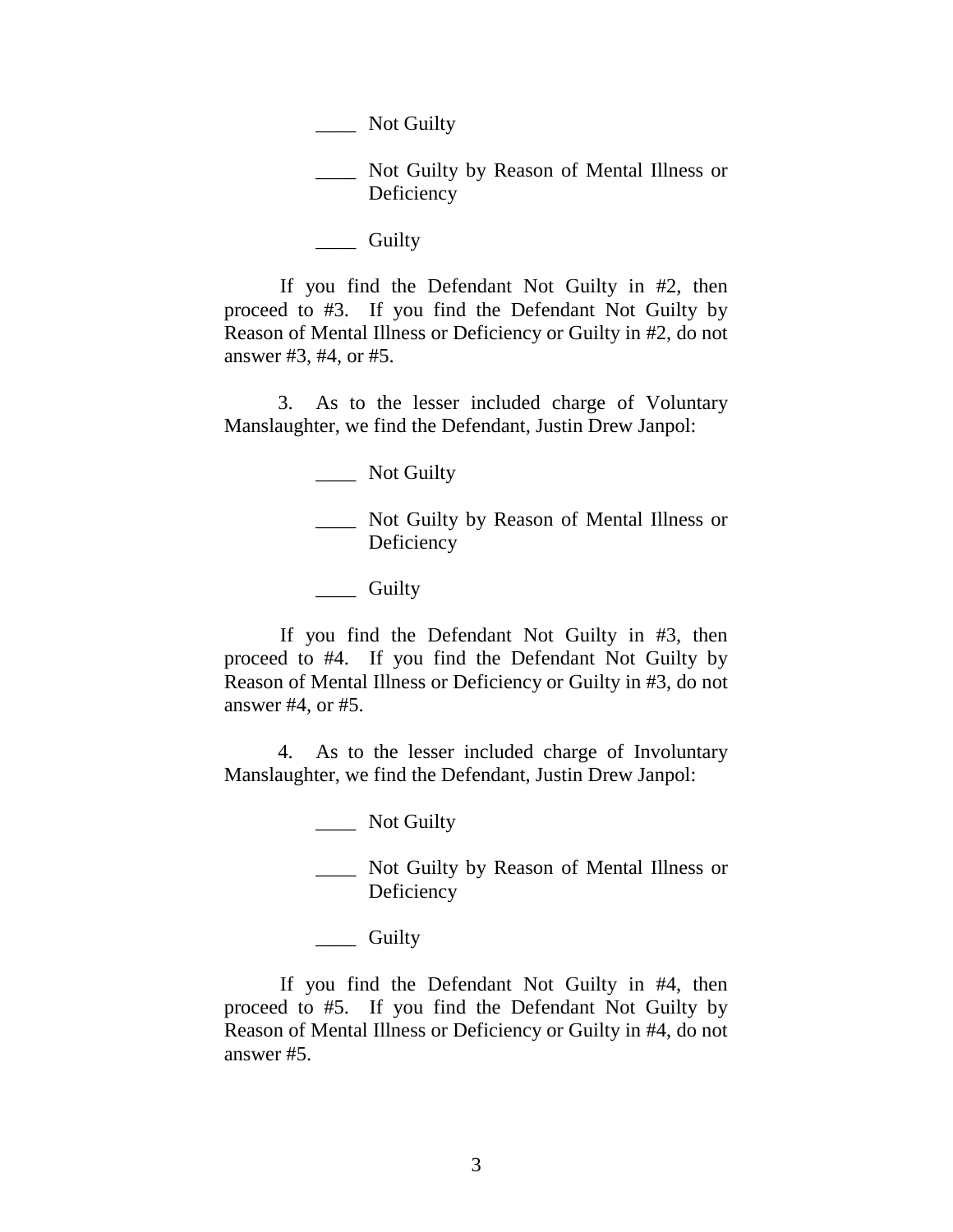5. As to the lesser included charge of Criminally Negligent Homicide, we find the Defendant, Justin Drew Janpol:

\_\_\_\_ Not Guilty

\_\_\_\_ Not Guilty by Reason of Mental Illness or **Deficiency** 

\_\_\_\_ Guilty

When you have finalized your verdict(s), date and sign the verdict form and advise the Bailiff that you have reached a verdict.

DATED this \_\_\_\_\_ day of August, 2006

Presiding Juror

\_\_\_\_\_\_\_\_\_\_\_\_\_\_\_\_\_\_\_\_\_\_

[¶6] The appellant does not now specifically appeal from the form of the verdict. Rather, this appellate issue is based upon the following colloquy that occurred during the State's rebuttal closing argument:

[PROSECUTOR]: . . . .

They have also said put these side by side, do this, do that. One thing you'll notice from the instructions the judge gave you, you can only proceed to the lesser included offenses if you first find the defendant not guilty of the greater offenses. So you can't consider second until you determine whether he's guilty or not guilty of first and so on down the line. They want to say –

[DEFENSE COUNSEL]: Your Honor, I would object to that as a mischaracterization. It says after – you can consider everything, and then you go back to the verdicts. I don't think – again, there is no threshold requirement. It simply states that if you find the defendant not guilty of firstdegree murder. I think that's a mischaracterization. They can certainly look at the other charges before making a decision.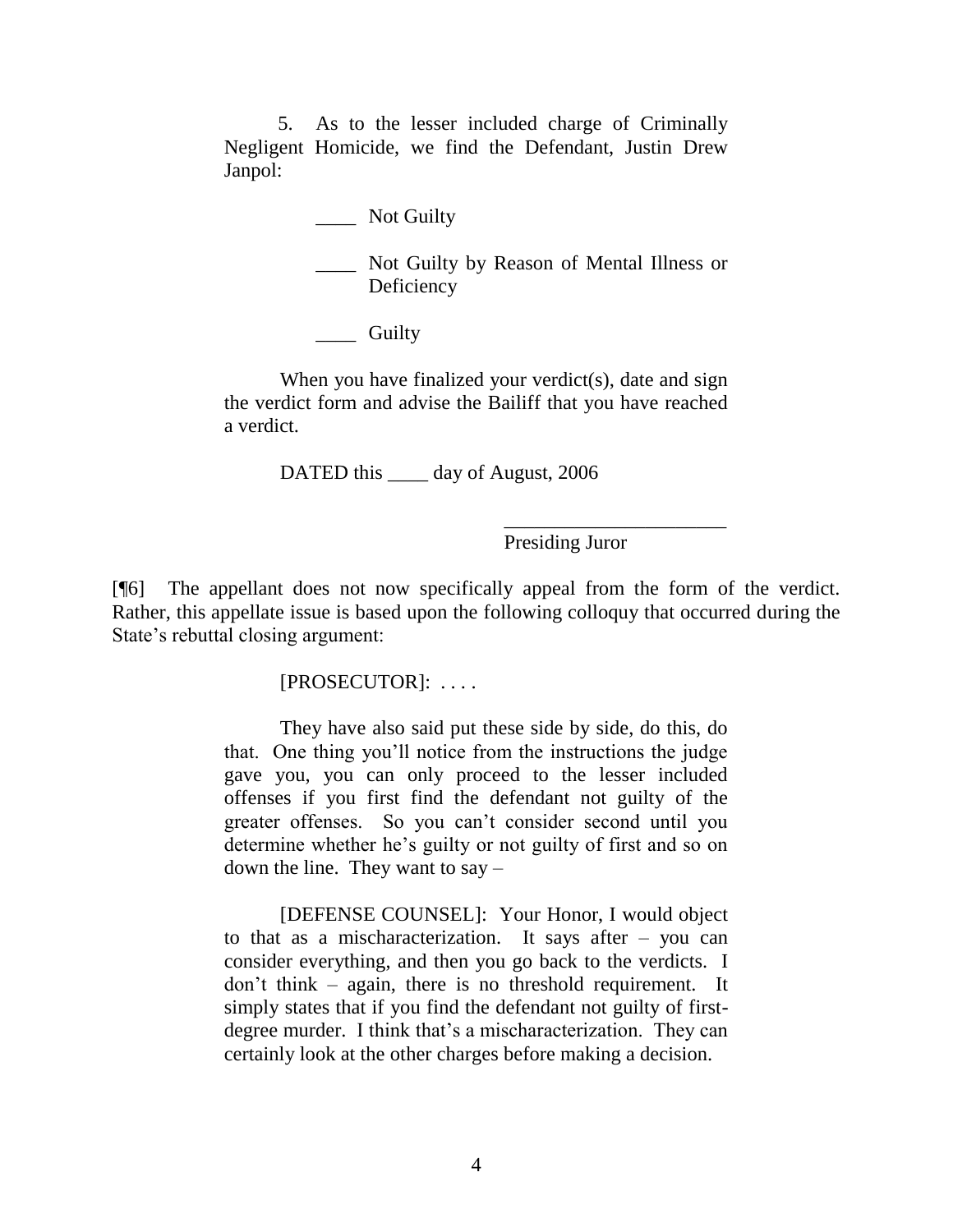[PROSECUTOR]: Your Honor, that's Wyoming law, and that's what a step verdict is.

THE COURT: I think the instructions speak for themselves. And to the extent that there's an objection, I guess my thought is that that's a matter of argument. But the instructions and the verdict form do address the order in which the jury is to consider the charges in this case, and you will be required to follow those steps or those forms that are expressed in the verdict. So you may proceed.

[¶7] The appellant presents this issue as an instructional issue. The parties agree that we review such issues under the following standard:

> Jury instructions shall not be ruled defective absent a showing that the instructions confused or misled the jury as to the proper principles of law and prejudiced the defendant. *Lane v. State*, 12 P.3d 1057, 1061 (Wyo. 2000). Prejudicial error must be demonstrated, and prejudice will not be demonstrated unless the instruction confused or misled the jury with respect to the proper principles of law. *Wilson v. State*, 14 P.3d 912, 916 (Wyo. 2000).

*Black v. State*, 2002 WY 72, ¶ 6, 46 P.3d 298, 300 (Wyo. 2002). We have further defined our standard of review of jury instruction issues as follows:

> We have a well-established standard for review of jury instruction issues:

> > Jury instructions should inform the jurors concerning the applicable law so that they can apply that law to their findings with respect to the material facts, instructions should be written with the particular facts and legal theories of each case in mind and often differ from case to case since any one of several instructional options may be legally correct, a failure to give an instruction on an essential element of a criminal offense is fundamental error, as is a confusing or misleading instruction, and the test of whether a jury has been properly instructed on the necessary elements of a crime is whether the instructions leave no doubt as to the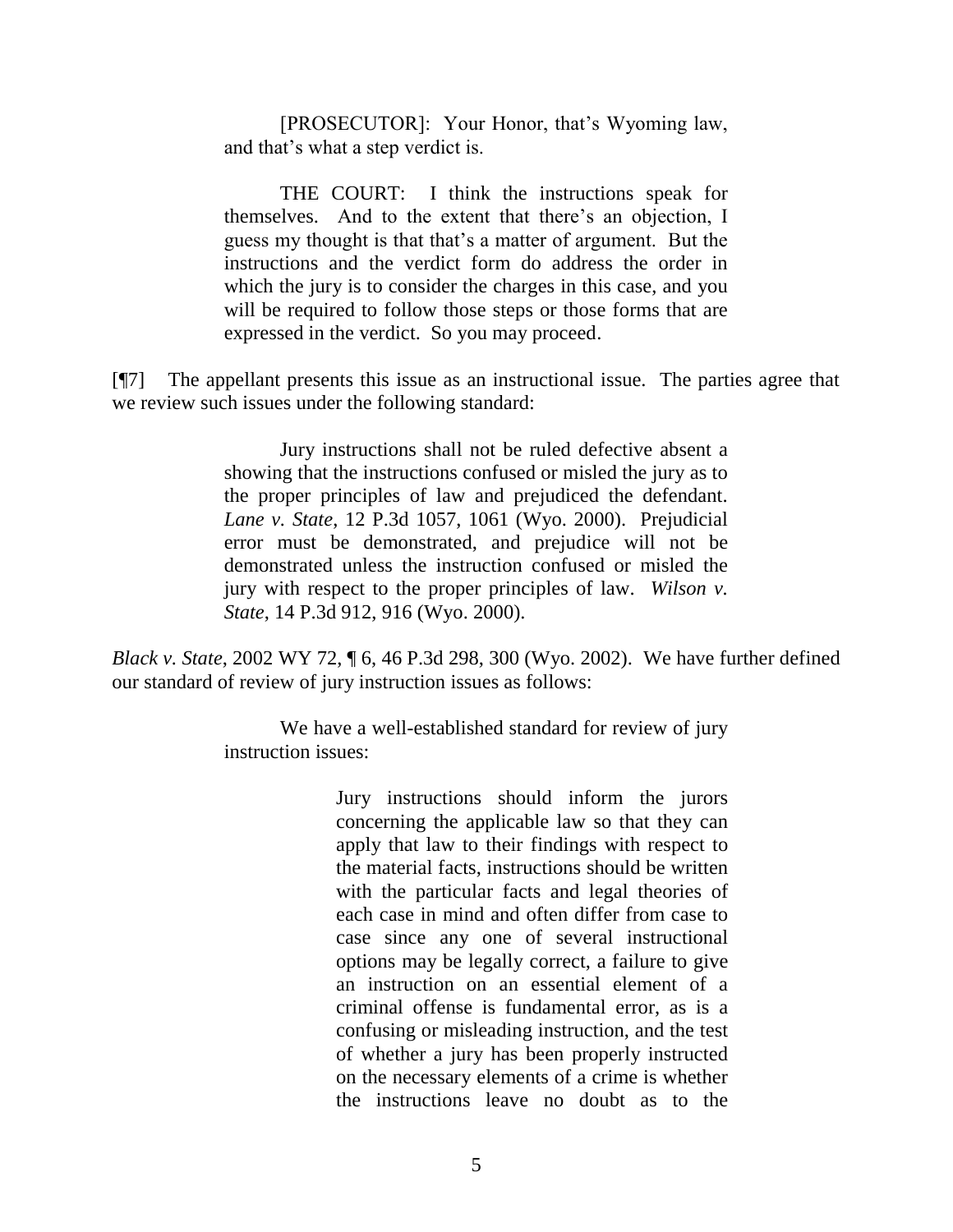circumstances under which the crime can be found to have been committed.

*Mueller v. State*, 2001 WY 134, ¶ 9, 36 P.3d 1151, 1155 (Wyo. 2001) (*citing Schmidt v. State*, 2001 WY 73, ¶ 23, 29 P.3d 76, 83 (Wyo. 2001) and *Metzger v. State*, 4 P.3d 901, 908 (Wyo. 2000)). We analyze jury instructions as a whole and do not single out individual instructions or parts thereof. *Ogden v. State*, 2001 WY 109, ¶ 8, 34 P.3d 271, 274 (Wyo. 2001). We give trial courts great latitude in instructing juries and ""will" not find reversible error in the jury instructions as long as the instructions correctly state the law and the entire set of instructions sufficiently covers the issues which were presented at trial." *Id.* (*quoting Harris v. State*, 933 P.2d 1114, 1126 (Wyo. 1997)).

*Brown v. State*, 2002 WY 61, ¶ 9, 44 P.3d 97, 100 (Wyo. 2002).

[¶8] The first thing that has to be noted is that the appellant is not contesting any of the written instructions that were given, or the verdict form itself. Instead, he contends that the above-quoted colloquy constituted an "oral modification or explanation of a jury instruction," in violation of W.R.Cr.P. 30 which requires that jury instructions be in writing. Further, the appellant contends that the State's argument and the district court's response "[gave] precedence to the consideration of first degree murder over manslaughter or second degree murder." Finally, citing *Dean v. State*, 2003 WY 128, 77 P.3d 692 (Wyo. 2003); *Yung v. State*, 906 P.2d 1028 (Wyo. 1995); and *Black v. State*, 2001 OK CR 5, 21 P.3d 1047 (Okla. Crim. App. 2001), the appellant argues that the prosecutor and the district court misstated the law by not allowing the jury to consider the lesser-included offenses concurrently with consideration of the charged offense.<sup>1</sup>

[¶9] We conclude that this allegation merits little discussion. To begin with, the colloquy, on its face, is not an instruction to the jury. As its comments applied to the instructions, all the district court said was, in effect, that the jury should follow the instructions and the verdict form. That hardly amended or contradicted the instructions as given, and we cannot conceive of any prejudice to the appellant resulting from the judge telling the jury to follow a verdict form *that was submitted by the appellant*. Furthermore, the verdict form was the type of "step verdict" that we approved in *Evanson v. State,* 546 P.2d 412, 415 (Wyo. 1976), *superseded by statute/rule on other grounds as stated in Brown v. State*, 590 P.2d 1312, 1315 (Wyo. 1979):

 $1$ . This may be a good point at which to note our frustration with the fact that the appellant's brief lacks any pinpoint (page) citations, requiring us to scour each case for the cited or quoted proposition.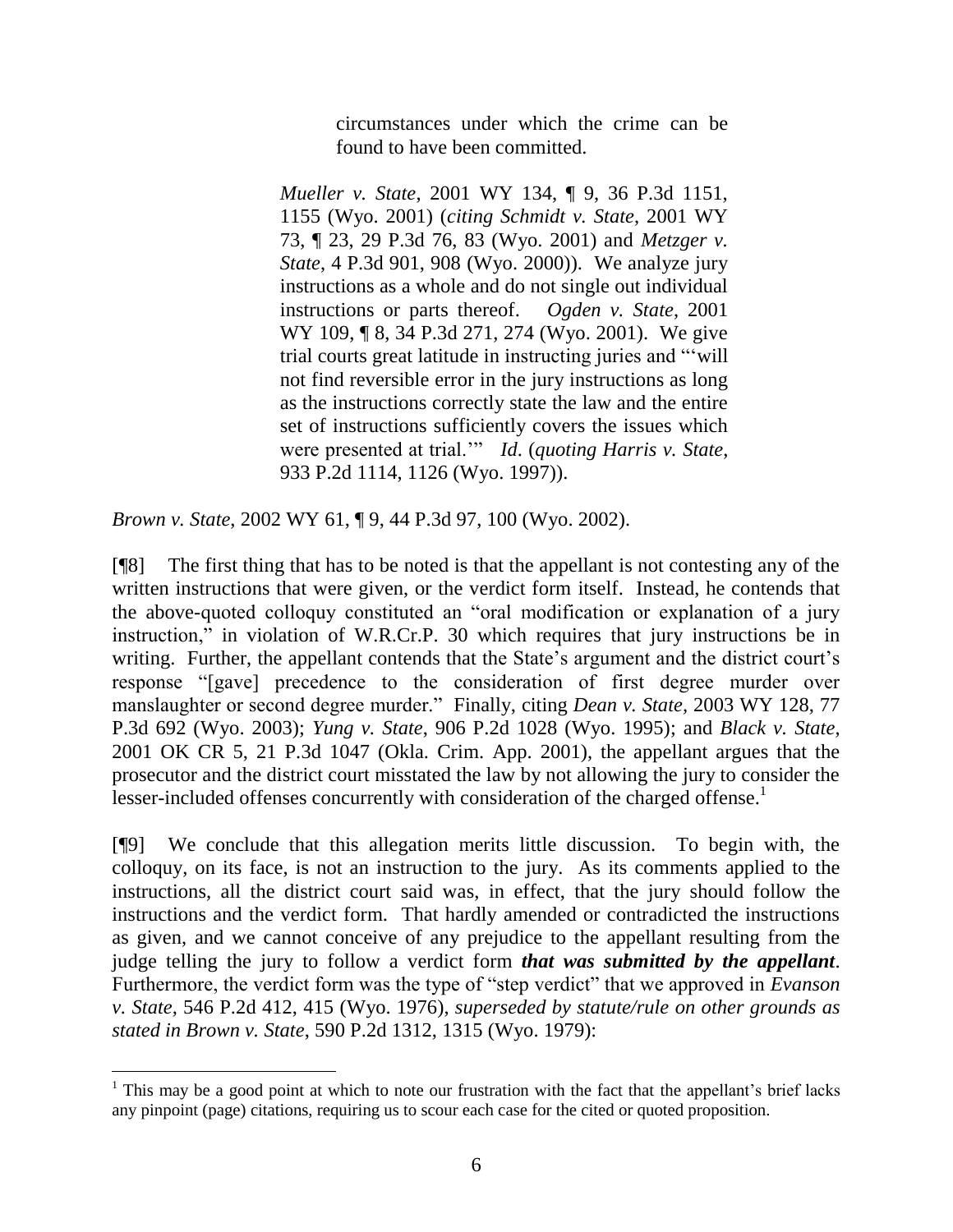The technique adopted by the trial judge in presenting included offenses to the jury is an accepted one. In *Fuller v. United States*, 1968, on rehearing, 132 U.S.App.D.C. 264, 407 F.2d 1199, 1227-1228, cert. den. 393 U.S. 1120, 89 S.Ct. 999, 22 L.Ed.2d 125, the court discussed the doctrine of lesser included offenses and explained what it considered to be the proper procedure for presenting them to the jury:

> ―When a greater and lesser offense are charged to the jury, the proper course is to tell the jury to consider first the greater offense, and to move on to consideration of the lesser offense only if they have some reasonable doubt as to the guilt of the greater offense. A jury that finds guilt as to the greater offense does not enter a verdict concerning guilt of the lesser offense. The reason for this absence of consideration is not any inconsistency between the offenses. It rather reflects the very 'inclusion' that defines the lesser offense as one 'included' in the greater.  $***$

[¶10] The appellant's reliance upon *Dean* is misplaced. The appellant contends that *Dean* "allows the jury to consider all of the instructions as a whole and to debate the merits of the defense's assertions of manslaughter in tandem with the state's assertions of first degree murder." In truth, *Dean* is a case about when lesser-included offense instructions should be given, not a case about the order in which the jury should consider the evidence of the charged and included crimes. *Dean*, 2003 WY 128, ¶ 16, 77 P.3d at 697.

[¶11] Similarly misplaced is the appellant's reliance upon *Yung* for the proposition that the "existence of heat of passion has been recognized as a viable defense theory in Wyoming." While this statement superficially resembles the holding of *Yung*, it goes too far in suggesting that *Yung* prohibits the "step verdict" concept. The actual holding of *Yung*, in regard to this issue, was as follows:

> Yung argues that when a defendant is charged with second-degree murder and raises heat of passion as an affirmative defense, the State must prove that the killing was *not* accomplished in the heat of passion. In support of this argument, Yung cites, among other cases, *Mullaney v. Wilbur*, 421 U.S. 684, 95 S.Ct. 1881, 44 L.Ed.2d 508 (1975). We begin our analysis by noting that heat of passion is not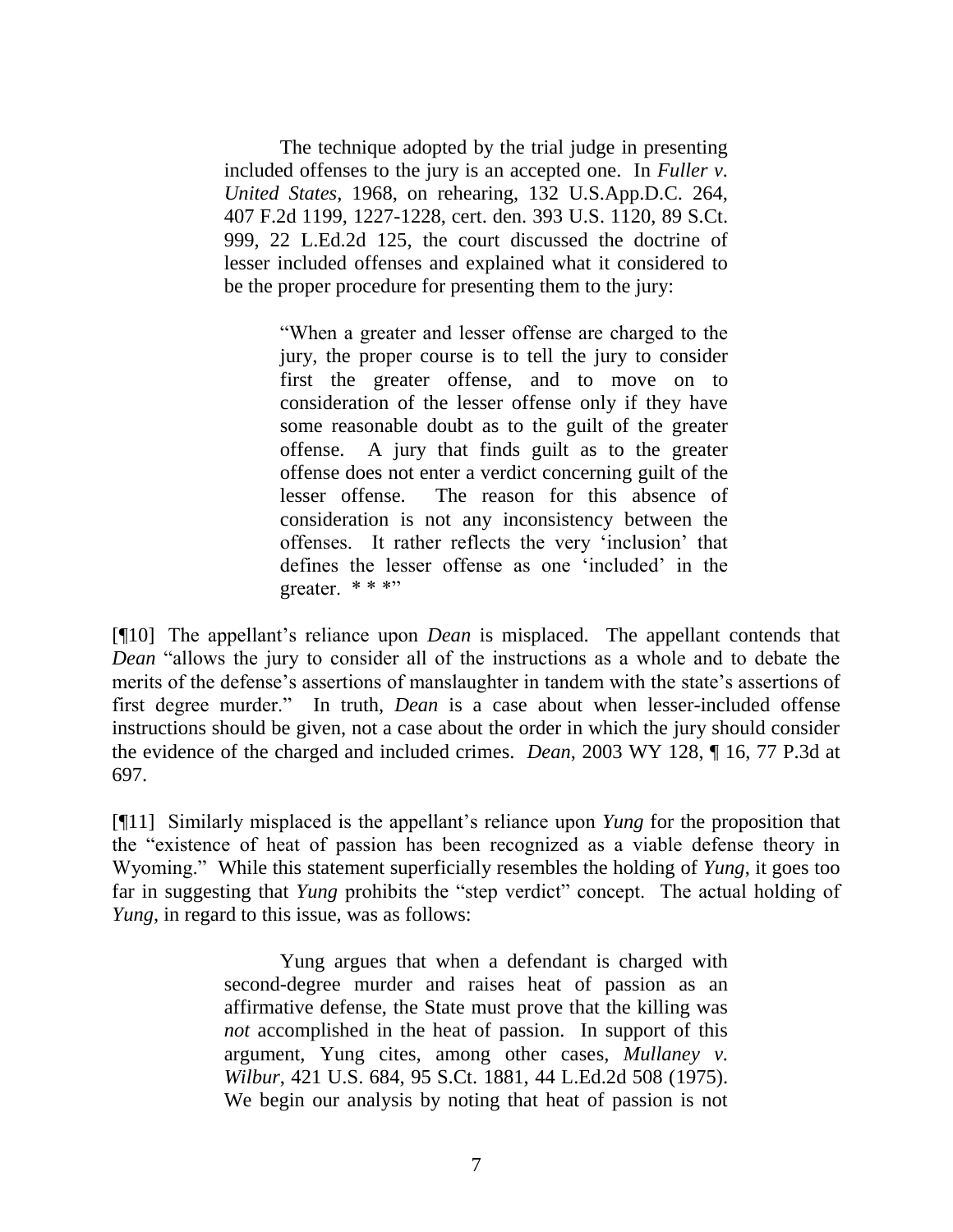normally referred to as an affirmative defense. *See* Black's Law Dictionary at 60 (6th ed. 1990). In fact, in Wyoming, heat of passion is an element of the crime of voluntary manslaughter. *State v. Keffer*, 860 P.2d 1118, 1137 (Wyo. 1993). Yung's apparent theory of the case is that he killed Bennett in the heat of passion and is, therefore, guilty of voluntary manslaughter rather than second-degree murder. We will refer to Yung's heat of passion defense as a defense theory rather than as an affirmative defense.

In *Mullaney*, the United States Supreme Court held that the Maine Supreme Judicial Court could not presume implied malice aforethought and require a defendant to prove, by a preponderance of the evidence, that he acted in a heat of passion in order to reduce a murder charge to manslaughter. *Mullaney*, 421 U.S. at 688, 703, 95 S.Ct. at 1884, 1892. Under this scheme, the defendant was essentially required to disprove an element of the crime. *Id*. at 702-03 n.31, 95 S.Ct. at 1891 n.31

*Mullaney* does not apply here because in Wyoming, the prosecution is required to prove, beyond a reasonable doubt, that the defendant acted with malice before the defendant can be convicted of second-degree murder. *Reeder v. State*, 515 P.2d 969, 971 (Wyo. 1973). The prosecution must, of course, prove every element of a crime to garner a conviction. *In re Winship*, 397 U.S. 358, 364, 90 S.Ct. 1068, 1073, 25 L.Ed.2d 368 (1970).

Malice is an element of second-degree murder, but heat of passion is not. *Keffer*, 860 P.2d at 1137. If a defendant maliciously kills another human being, he may be convicted of second-degree murder. *Id*. at 1137-38. If, however, the defendant kills in a heat of passion, the crime is voluntary manslaughter, not second-degree murder. *Id*. at 1138. Thus, the two elements, malice and heat of passion, constitute the distinguishing factors that allow us to differentiate between second-degree murder and voluntary manslaughter. *Id*. at 1138-39. Proof of one negates the existence of the other.

Thus, proof of malice negates a heat of passion theory. We hold that the prosecution need not disprove a heat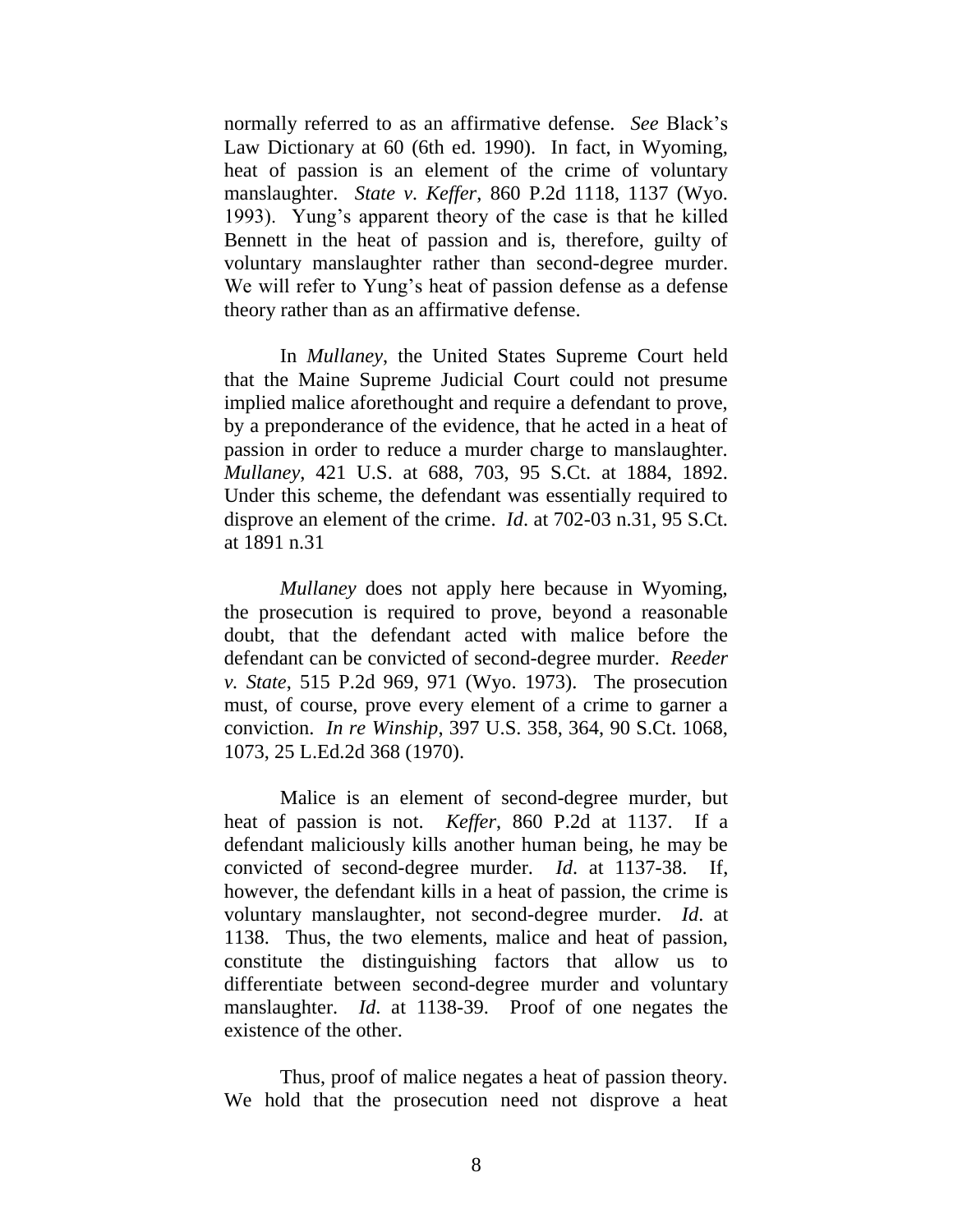of passion theory in a second-degree murder case because proof that the defendant acted maliciously nullifies that theory. *Id.*

*Yung*, 906 P.2d at 1035.

[¶12] *Evanson* and *Yung* are consistent with one another and consistent with the way lesser-included offenses have traditionally been handled in jury verdicts in Wyoming. The central idea is that the State has charged a particular crime, and must prove each of its elements beyond a reasonable doubt. If that is done, the State has, *ipso facto*, proved the elements of the lesser-included offense. The opposite, however, is not true. Proof of the lesser-included offense does not, *ipso facto*, prove the greater offense. Only if the State fails to prove an element of the charged offense is there any necessity for the jury separately to consider whether the State has proved the related element of the lesserincluded offense. In either event, the State retains the burden of proving the elements of the particular offense, beyond a reasonable doubt. In the process, it would not be logical to have the jury first consider whether the State had proven the elements of the lesserincluded offense, then separately consider whether the State had proven the elements of the charged offense.

[¶13] Part of the error of the appellant's argument in this case is his presentation of heat of passion as a defense, rather than as an element of voluntary manslaughter. The argument that one is not guilty of the charged offense, but is only guilty of a lesserincluded offense, is not the same as the argument that one is not guilty of the charged offense because of an affirmative defense, such as self-defense. A careful reading of *Black*, 21 P.3d at 1065-67, convinces us that the instructions in the instant case, when read together, did not confuse the jury as to the State's burden to prove all elements of the charged offense, or any of the lesser-included offenses, nor did the instructions in any way limit the jury's ability to consider the appellant's theory of defense; that is, that he was guilty only of voluntary manslaughter. The instructions clearly distinguished among the crimes, defined the terms that differentiated them, and informed the jury that the State bore the burden of proof in regard to each crime.

# *Whether the presentence investigation report improperly contained confidential information?*

[¶14] Wyo. Stat. Ann. § 7-13-407(a)(ii) (LexisNexis 2007) directs probation and parole agents to "[i]nvestigate all cases referred by any court,  $\dots$  and report to the court,  $\dots$  in writing[.]" W.R.Cr.P. 32(a) governs the preparation of the report, and dictates its contents. As to the confidentiality of the information collected in the process, Wyo. Stat. Ann. § 7-13-409 (LexisNexis 2007) provides as follows: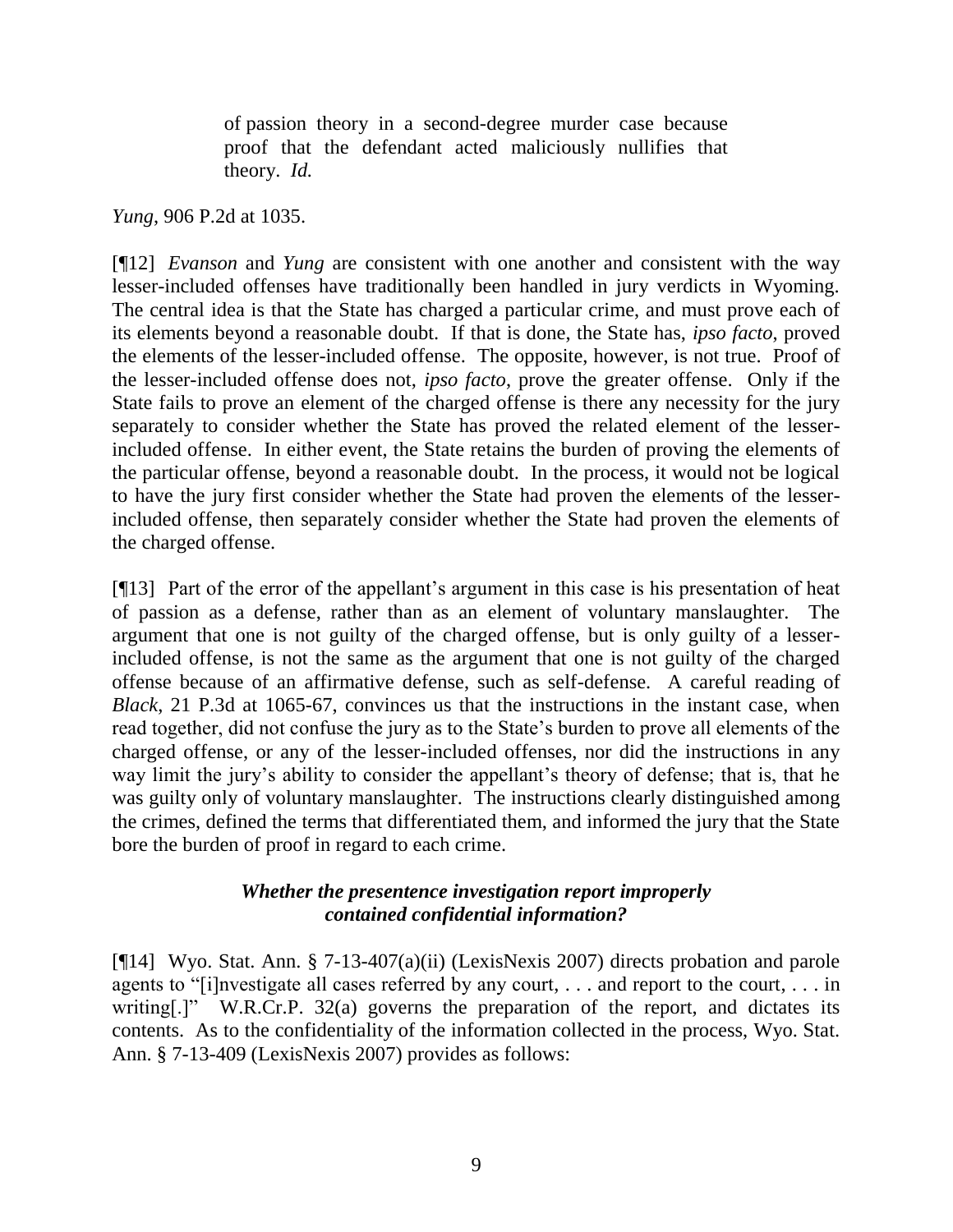All information and data obtained in the discharge of official duties by probation and parole agents is privileged information and shall not be disclosed directly or indirectly to anyone other than to the judge, the department or to others entitled to receive reports unless and until otherwise ordered by the judge, board or department.

Wyo. Stat. Ann. § 7-13-1302 (LexisNexis 2007) requires, in pertinent part, that any person convicted of a felony "shall receive, as a part of a presentence report, a substance abuse assessment."

[¶15] On August 30, 2006, the district court ordered that a presentence investigation be conducted and that such should include a substance abuse assessment pursuant to Wyo. Stat. Ann. § 7-13-1302. The presentence investigation report (PSI) was filed on October 12, 2006. The appellant objected to the PSI and asked that a new report be completed, on the ground that the information provided by the person conducting the substance abuse assessment went far beyond the purpose of the statute—the determination of whether a defendant needed alcohol or drug treatment—and contained comments made by the appellant, as well as impressions formed by the evaluator, that negatively affected the sentencing recommendations of the probation and parole agent conducting the investigation. Further, the appellant contended that, by submitting information beyond that necessary for the evaluation report, the PSI violated the rules of the Wyoming Department of Health and federal confidentiality statutes. The State's response to the appellant's motion emphasized the fact that the allegedly confidential information, mostly having to do with the appellant's violent tendencies, was relevant to the evaluator's report, and therefore not confidential, because it was necessary information for identifying and recommending an appropriate treatment program. In addition, the State contended that the appellant had signed a release, authorizing the sharing of the information with the probation and parole agent, and a copy of the release is attached to the State's response.

[¶16] Both the appellant and the State contend that this Court should review this "sentencing decision" for an abuse of discretion. *See Gorseth v. State*, 2006 WY 109, ¶ 15, 141 P.3d 698, 703 (Wyo. 2006); and *Doherty v. State*, 2006 WY 39, ¶ 30, 131 P.3d 963, 972 (Wyo. 2006). We perceive, however, that this issue primarily revolves around the interpretation and application of the Addicted Offender Accountability Act, Wyo. Stat. Ann. § 7-13-1301, *et seq.* (LexisNexis 2007), which is a question of law that we review *de novo*. *Alcorn v. Sauer Drilling Co.*, 2006 WY 15, ¶ 6, 126 P.3d 924, 925 (Wyo. 2006); *Reiter v. State*, 2001 WY 116, ¶ 7, 36 P.3d 586, 589 (Wyo. 2001).

[¶17] The question of statutory construction arises out of two separate sections of the Addicted Offender Accountability Act. Wyo. Stat. Ann. § 7-13-1301(a)(v) (LexisNexis 2007), reads as follows: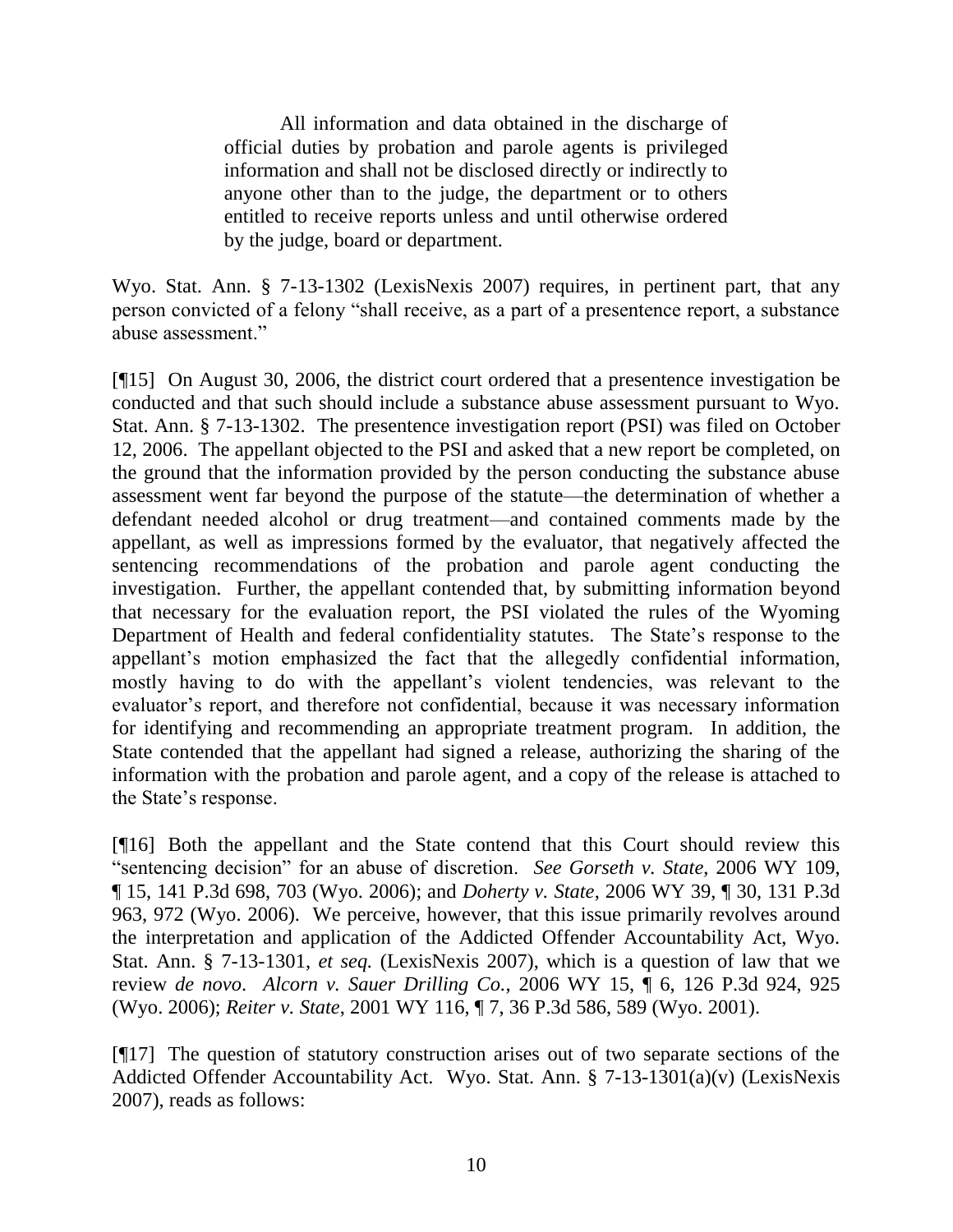(v) 
"Substance abuse assessment" means an evaluation conducted by a qualified person using practices and procedures approved by the department of health to determine whether a person has a need for alcohol or other drug treatment and the level of treatment services required to treat that person[.]

[¶18] In turn, Wyo. Stat. Ann. § 7-13-1304 (LexisNexis 2007) reads as follows:

If a person has been convicted of a violent felony or delivery or unlawful manufacture of a controlled substance under W.S. 35-7-1031, there is a rebuttable presumption that the person is not a "qualified offender" for purposes of sentencing under this act. This presumption may be rebutted by clear and convincing evidence that the person who is an otherwise qualified offender convicted of a violent felony could participate in a treatment program without posing an unreasonable risk to the safety of the public. As to persons convicted of manufacture or delivery of a controlled substance, the presumption may be rebutted by clear and convincing evidence that the person committed the crime because of his own dependency.

[¶19] It is the thrust of the appellant's argument that, because he was convicted of committing a violent felony, he was not a qualified offender under the Act, and that, therefore, the information provided by the evaluator could not have met the purpose of the Act—to provide treatment. Further, the appellant contends that statements he made to the evaluator about his past, or about possible violent acts in the future, were not related to any drug or alcohol treatment, and were, therefore, inadmissible at sentencing.

[¶20] We believe the appellant reads the Act too narrowly. The purpose of the Act is not just to identify any alcohol or drug problem that an offender may have, or even just to identify a treatment plan that may help the offender. Rather, the unambiguous purpose of the Act, as set forth in Wyo. Stat. Ann. § 7-13-1304, is to determine whether an offender ―could participate in a treatment program *without posing an unreasonable risk to the*  safety of the public." (Emphasis added.) The information contained in the evaluator's report to the probation and parole officer, which information related directly to the appellant's propensity for violence, was meant to be related to the district court because it was indispensable in deciding whether treatment options should be considered as part of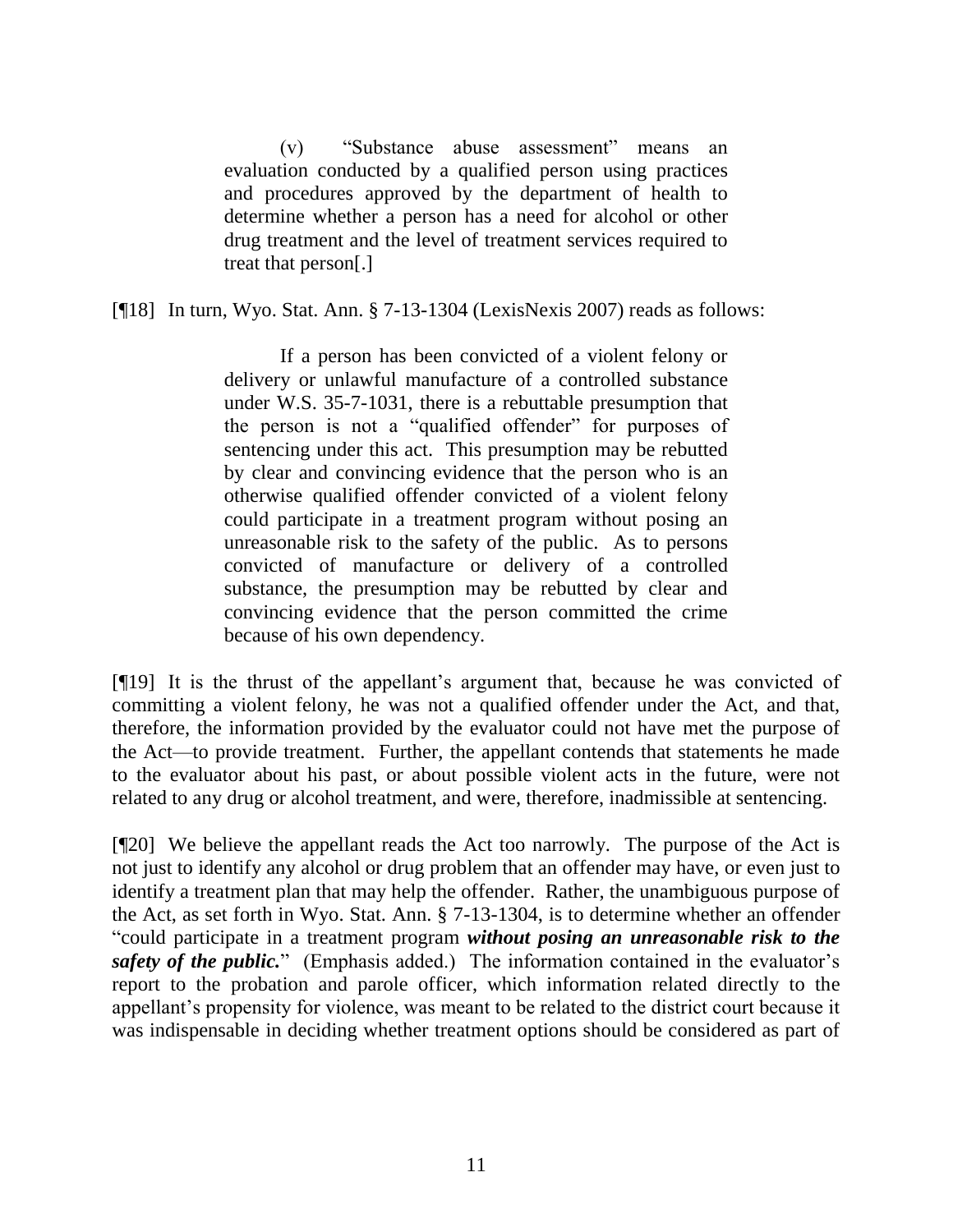any sentence.<sup>2</sup> Consequently, the district court did not err, as a matter of law, in considering that information.<sup>3</sup>

## *Whether the district court abused its discretion in denying the appellant's motion for a mistrial?*

[¶21] "We review claimed error in the denial of a motion for mistrial for abuse of discretion.‖ *Martin v. State*, 2007 WY 2, ¶ 11, 149 P.3d 707, 710 (Wyo. 2007).

> The decision [whether to grant a mistrial] is necessarily a discretionary one because a trial court is in a better position than a reviewing court to assess the potential for prejudicial impact. [*Ramirez v. State*, 739 P.2d 1214, 1219 (Wyo. 1987).] A trial court abuses its discretion when it could not have reasonably concluded as it did. *Thomas* [*v. State*, 2006 WY 34], ¶ 10, 131 P.3d [348], 352 [(Wyo. 2006)]. ―Reasonably‖ means sound judgment exercised with regard to what is right under the circumstances. *Id*. Absent a clear abuse of discretion causing prejudice to the defendant, a decision to deny a motion for mistrial will not be reversed. *Allen v. State*, 2002 WY 48, ¶ 75, 43 P.3d 551, 575 (Wyo. 2002).

*Id.*, 2007 WY 2, ¶ 19, 149 P.3d at 712.

 $\overline{a}$ 

[¶22] The motion for mistrial in this case was made in chambers after the State's initial closing argument. During that closing argument, the following exchange occurred:

> [PROSECUTOR]: Not only do both psychiatrists give – and remember it's their burden of proof here. They put on two psychiatrists both that say he doesn't meet that standard, and yet they want you to find him not guilty and walk him because he has –

<sup>&</sup>lt;sup>2</sup> This substance abuse evaluation is known as the Addiction Severity Index (ASI). Recently, one of the creators of the ASI reported that health and social factors, including psychiatric information, are essential information for fully evaluating the potential success of substance abuse treatment. *See* A. Thomas McLellan, *et al.*, *The Addiction Severity Index at 25: Origins, Contributions, and Transitions*, 15 Am. J. Addiction, 113-24 (2006), Issue 2, available at http://www.tresearch.org/resources/pubs/ASIat25.pdf).

<sup>&</sup>lt;sup>3</sup> Having reached this conclusion, we need not determine the validity of the Consent for the Release of Confidential Information executed by the appellant prior to his assessment. Suffice it to say that it is a very thorough, two-page document, specifically referring to various federal confidentiality statutes, and specifically identifying "inclusion in the Pre-Sentence Investigation Report" as one of its purposes.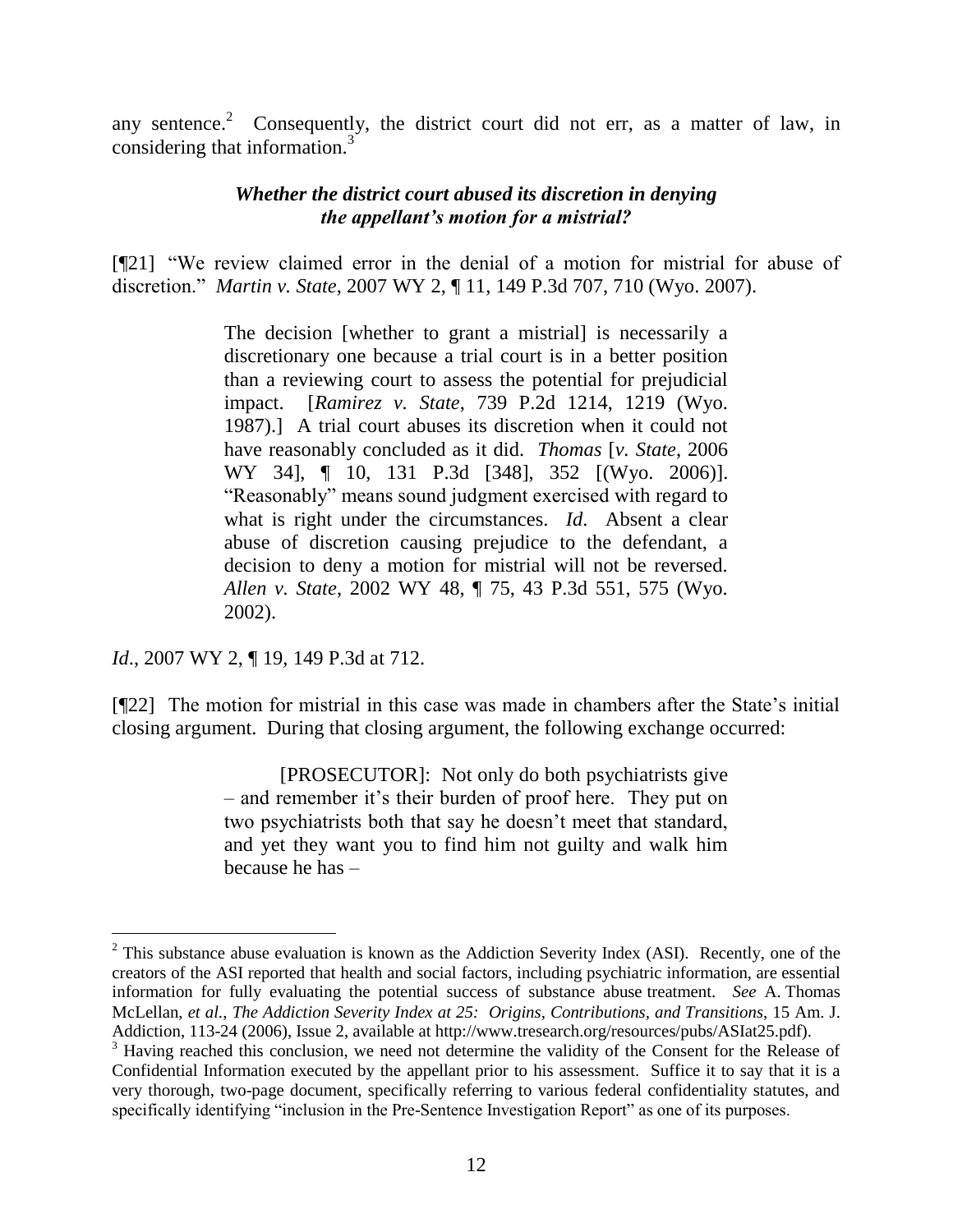[DEFENSE COUNSEL]: Your Honor, I would object.

[PROSECUTOR]: -- a problem with mental illness.

[DEFENSE COUNSEL]: I would object to the comment about walking him. That goes to punishment and it's totally inappropriate.

[PROSECUTOR]: I'll rephrase, Your Honor.

THE COURT: I will sustain the objection. Go ahead.

[¶23] The district court called a recess after the State finished its argument, and counsel went into chambers. Defense counsel then moved for a mistrial on the ground that the prosecutor's comment about "walking" the defendant was misleading and inappropriate, and especially damaging in view of discussions during *voir dire* about there not being any consequences for a mental illness conviction. The district court denied the motion for a mistrial, but agreed to, and did, admonish the jury as follows before defense counsel began his closing argument:

> THE COURT: .... Ladies and gentlemen of the jury, during the State's final argument, there was a singular objection to the State's presentation. There was an objection to a comment that was made in connection with that final argument, and I would remind the ladies and gentlemen of the jury that the Court did sustain the objection. And that means that the jury should disregard that portion of the State's argument and the comment to which the objection was sustained. I would also advise the ladies and gentlemen of the jury, as I did in the instructions in this case, that the question of possible punishment of the defendant is of no concern to the jury and should not in any sense enter into or influence your deliberations.

> So please keep that in mind. And I would emphasize that in the context of the objection that was sustained in this matter.

[¶24] We have frequently applied the abuse of discretion standard in cases involving motions for mistrial based upon alleged prosecutorial misconduct in closing argument. A sampling of those cases reflects the tenet that "[g]ranting a mistrial is an extreme and drastic remedy that should be resorted to only in the face of an error so prejudicial that justice could not be served by proceeding with trial." *Cazier v. State*, 2006 WY 153,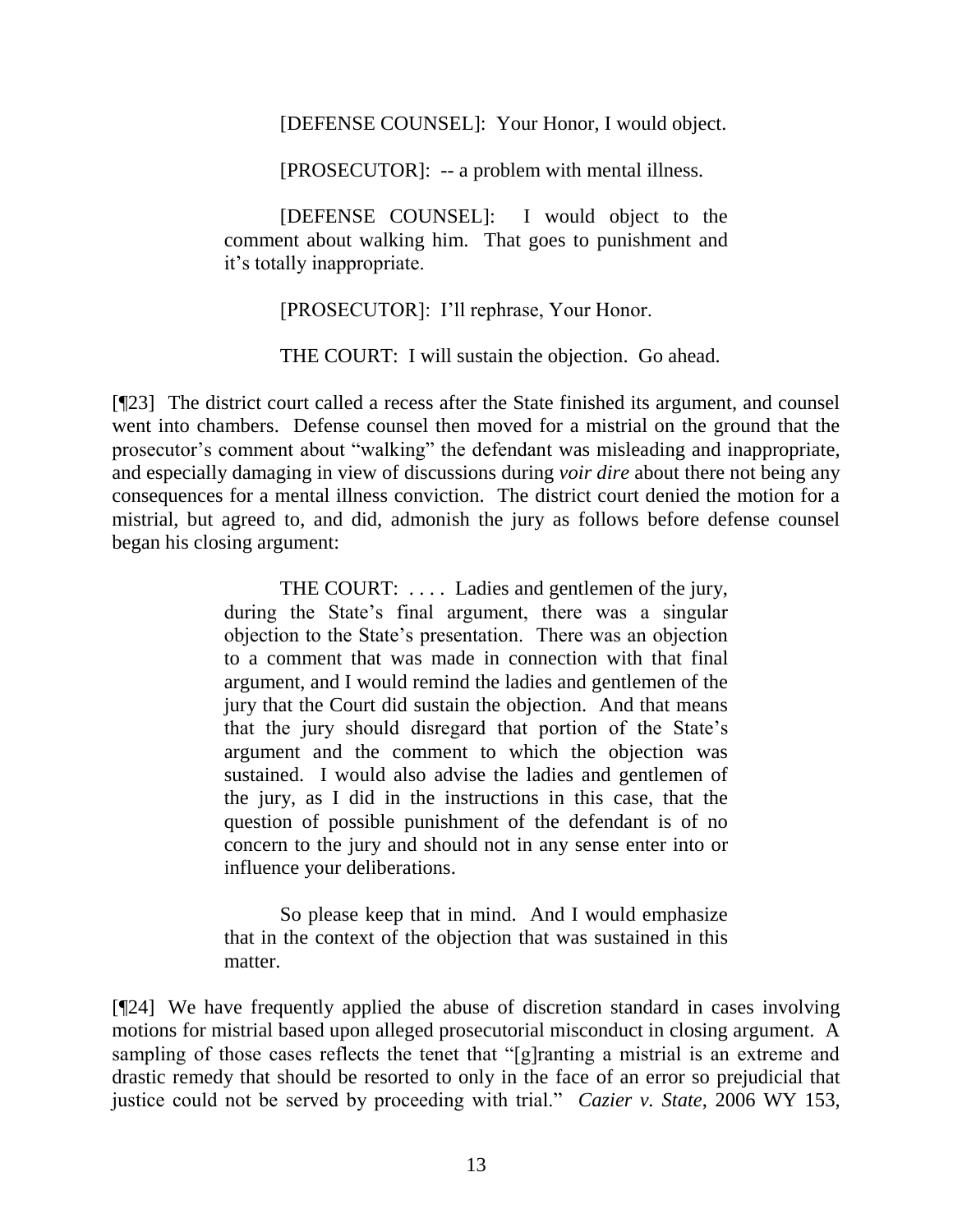¶ 16, 148 P.3d 23, 29 (Wyo. 2006) (quoting *Allen v. State*, 2002 WY 48, ¶ 75, 43 P.3d 551, 575 (Wyo. 2002). *See Sanchez v. State*, 2002 WY 31, ¶ 20, 41 P.3d 531, 536 (Wyo. 2002) (denial of mistrial motion affirmed where improper statement not unduly prejudicial and curative instruction given); *Marquez v. State*, 12 P.3d 711, 718 (Wyo. 2000) (denial of mistrial motion affirmed where isolated and brief improper statement did not make fair trial impossible, objection was sustained, and amount of direct evidence made conviction likely at any rate); *Wolfe v. State*, 998 P.2d 385, 389 (Wyo. 2000) (denial of mistrial motion affirmed where brief incident of prosecutorial emotion during closing argument was not prejudicial, in context of entire argument and overwhelming evidence of guilt); *Miller v. State*, 955 P.2d 892, 898 (Wyo. 1998) (denial of mistrial motion affirmed where any possible prejudice that may have resulted from a questionably improper comment was cured by a cautionary instruction); *DeSersa v. State*, 729 P.2d 662, 666 (Wyo. 1986) (denial of mistrial motion affirmed where prosecutor's statement in closing argument had potential of attempting to shift burden of proof, but possible error averted by district court's curative instruction).<sup>4</sup>

[¶25] Having reviewed the transcript of the trial, and considering the prosecutor's single comment in the context of all the testimony and the entire closing arguments, we conclude that the district court did not abuse its discretion in denying the appellant's motion for a mistrial. While the prosecutor's suggestion that the appellant would "walk" if found not guilty by reason of mental illness was improper, the error was promptly corrected by a sustained objection and a curative instruction. Given the totality of the circumstances then existing, including the nature and amount of the evidence, the wellinstructed jury, the brief single-word misconduct, and the immediate curative action taken by the district court, the drastic remedy of mistrial was not appropriate. Counsels' closing arguments take up 72 pages of transcript. The entire trial transcript is 1358 pages in length. In the midst of all this, it is highly unlikely that the prosecutor's misuse of a single word affected the outcome of the trial, especially where the jury was contemporaneously instructed to ignore the word, and where the written instructions told the jury that statements made by counsel in argument were not evidence.

# **CONCLUSION**

[¶26] The jury verdict and the district court's judgment and sentence are affirmed in all respects. The jury was properly instructed in regard to the consideration of lesserincluded offenses, no confidential information was improperly included in the PSI, and the prosecutor's misconduct during closing argument did not warrant a mistrial.

<sup>4</sup> *But see Gayler v. State*, 957 P.2d 855, 862 (Wyo. 1998), where a conviction was reversed because of blatant and repeated prosecutorial calls for a guilty verdict based upon passion and community outrage, rather than the evidence. This case may be an anomaly, as pointed out by Justice Thomas in his dissent, inasmuch as defense counsel objected to the prosecutor's repeated statements, those objections were sustained, and no motion for mistrial was filed. In effect, Gayler appealed from favorable rulings. *Id*., 957 P.2d at 862 (Thomas, J., dissenting).